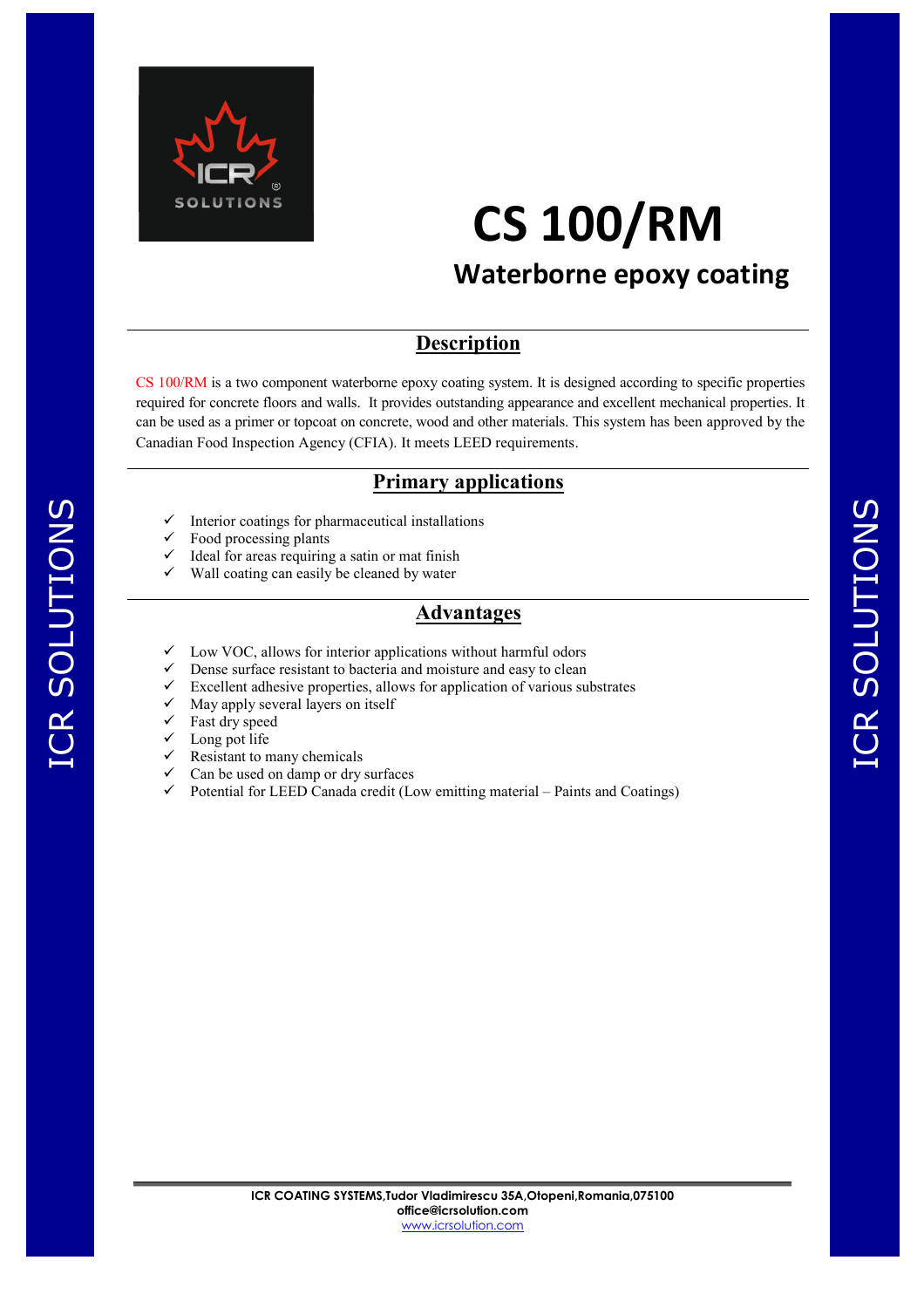

# **CS 100/RM Waterborne epoxy coating**

| <b>TECHNICAL DATA</b>                                                                                       |                                           |  |                                                                                                                                                                                                         |             |             |                |                |                |  |
|-------------------------------------------------------------------------------------------------------------|-------------------------------------------|--|---------------------------------------------------------------------------------------------------------------------------------------------------------------------------------------------------------|-------------|-------------|----------------|----------------|----------------|--|
| Packaging litres / gal us                                                                                   |                                           |  | Color                                                                                                                                                                                                   |             |             |                |                |                |  |
| 11.4/3                                                                                                      | 56.7/15                                   |  | Part A                                                                                                                                                                                                  | Part B      |             |                | <b>Mixture</b> |                |  |
| <b>Recommended Thickness</b>                                                                                |                                           |  | On Request                                                                                                                                                                                              |             | Ambre       |                | On Request     |                |  |
| CS 100/RM mat                                                                                               | 3-5 mils / 320-530 ft <sup>2</sup> gal US |  | <b>Shelf Life</b>                                                                                                                                                                                       |             |             |                |                |                |  |
| CS 100/RM colored                                                                                           | 4-6 mils / 265-400 ft <sup>2</sup> gal US |  | 12 months in original unopened factory sealed container. Keep<br>away from extreme cold, heat, or moisture. Keep out of direct<br>sunlight and away from fire hazards.<br><b>Protect from freezing!</b> |             |             |                |                |                |  |
| Two coats are necessary for a smooth and uniform finish. For                                                |                                           |  | <b>Mix Ratio by volume</b>                                                                                                                                                                              |             |             |                |                |                |  |
| porous substrates additional coats are required.                                                            |                                           |  | $A : B = 2 : 1$                                                                                                                                                                                         |             |             |                |                |                |  |
| *Please note that the indicated mileage is calculated for flat surfaces. A porous or imperfect surface will |                                           |  |                                                                                                                                                                                                         |             |             |                |                |                |  |
| require more material in order to cover the same mileage.                                                   |                                           |  |                                                                                                                                                                                                         |             |             |                |                |                |  |
| Pot Life $(454 g)$                                                                                          | <b>Recommended Thinner</b>                |  | <b>Density (kg/litre)</b>                                                                                                                                                                               |             |             |                |                |                |  |
| 1-2 hours $@$ 25°C                                                                                          | Water                                     |  | Part A                                                                                                                                                                                                  |             | Part B      |                | <b>Mixture</b> |                |  |
| VOC (g/litre)                                                                                               |                                           |  | 1.10                                                                                                                                                                                                    | 1.04        |             |                |                |                |  |
| 18.78                                                                                                       |                                           |  | Solids by weight %                                                                                                                                                                                      |             |             |                |                |                |  |
| Waiting Time before second coat (hours)                                                                     |                                           |  | Part A                                                                                                                                                                                                  | Part B      |             | <b>Mixture</b> |                |                |  |
| 8 hours                                                                                                     |                                           |  |                                                                                                                                                                                                         |             |             |                |                |                |  |
| <b>Foot Traffic</b>                                                                                         | $12 - 24$ hours                           |  | Viscosity @ $25^{\circ}$ C<br>(cps)                                                                                                                                                                     |             | Part A      | Part B         |                | <b>Mixture</b> |  |
| <b>Light Traffic</b>                                                                                        | $24 - 48$ hours                           |  |                                                                                                                                                                                                         | $150 - 250$ | $220 - 280$ |                | $200 - 300$    |                |  |
| <b>Chemical Resistance</b>                                                                                  | 72 hours                                  |  |                                                                                                                                                                                                         |             |             |                |                |                |  |
| *Note: Times and data mentioned are based on laboratory conditions. Field results may vary and will be      |                                           |  |                                                                                                                                                                                                         |             |             |                |                |                |  |
| affected by changing ambient conditions, especially changes in temperature and relative humidity.           |                                           |  |                                                                                                                                                                                                         |             |             |                |                |                |  |

## **PROPERTIES @ 23°C (73°F) 50% R.H.**

| <b>Adhesion to concrete, ASTM D4541</b>      | <b>Resistance to direct impact (Asbestos cement CGSB 1-GB-71)</b> |  |  |  |  |  |
|----------------------------------------------|-------------------------------------------------------------------|--|--|--|--|--|
| 350 psi (substrate ruptures)                 |                                                                   |  |  |  |  |  |
| <b>Compression Resistance, ASTM D695</b>     | Not affected at 6 lb-in                                           |  |  |  |  |  |
| $950$ psi                                    | Friction CGSB 1-GP-71 (125.1) 10000 cycles                        |  |  |  |  |  |
| <b>Abrasion resistance, ASTM D4060</b>       | Not affected                                                      |  |  |  |  |  |
| Taber Abraser, CS-17 Wheel 1000g/1000 cycles |                                                                   |  |  |  |  |  |
| 175 mg loss (masonite structure)             | Tear Strength (PLI), ASTM D2240                                   |  |  |  |  |  |
| <b>Permeance ASTM E96</b>                    | $\overline{\phantom{0}}$                                          |  |  |  |  |  |
| Water-Procedure B                            | Loss of lustre before and after 10000 rubbing cycles,             |  |  |  |  |  |
|                                              | <b>ASTM D523</b>                                                  |  |  |  |  |  |
| 12.6 perms at 4 mils dry                     | No loss                                                           |  |  |  |  |  |

**ICR COATING SYSTEMS,Tudor Vladimirescu 35A,Otopeni,Romania,075100 office@icrsolution.com** www.icrsolution.com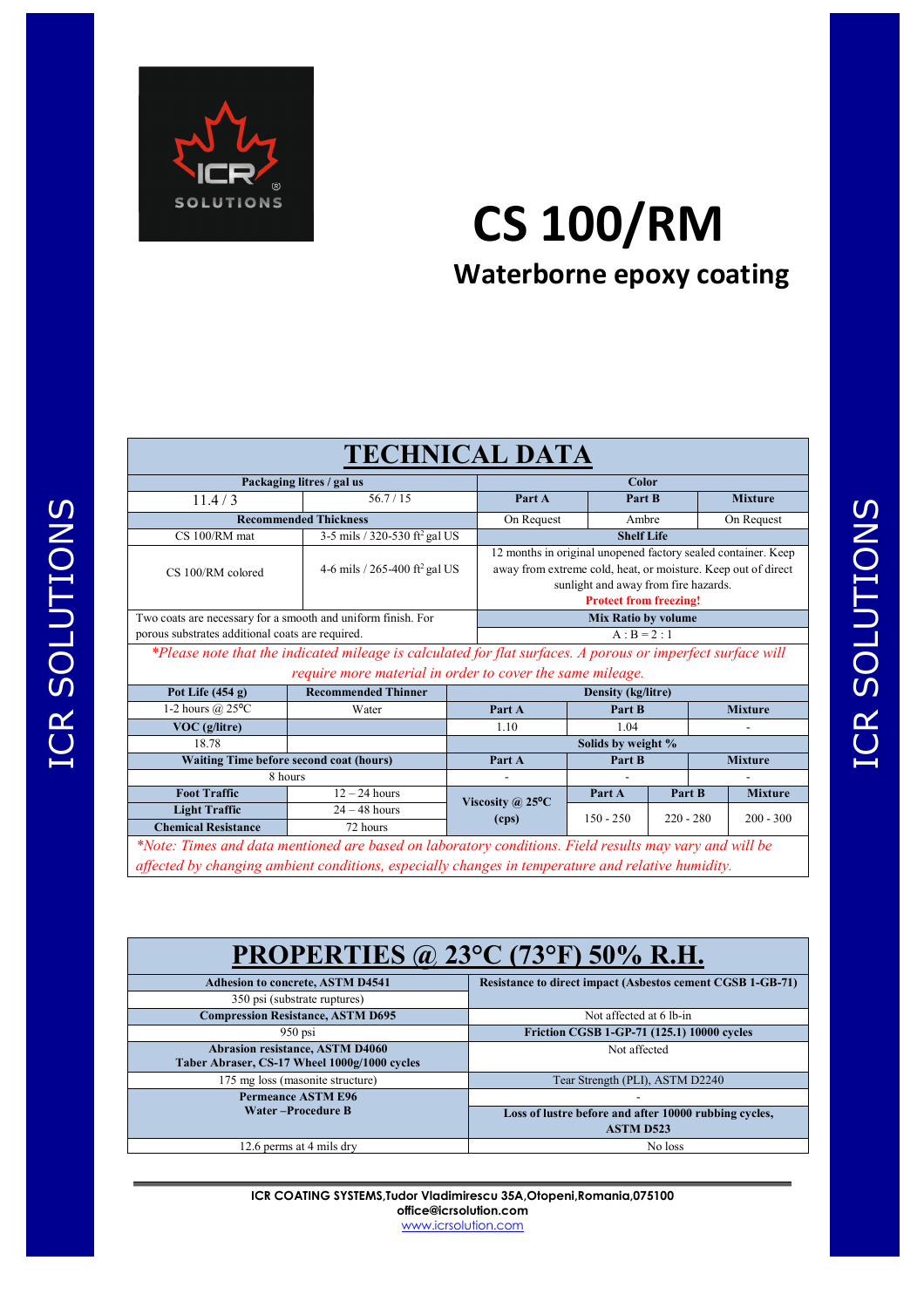

## **CS 100/RM Waterborne epoxy coating**

7.3 perms at 6 mils dry

#### **SURFACE PREPARATION**

The surface to be coated must be well primed. Remove dust, laitance, grease, oils, dirt, impregnating agents, waxes, foreign matter, any previous coatings, and disintegrated substances by mechanical means such as shot-blasting (BLASTRAC) or any other approved method to obtain an ICRI-CSP 2 profile. The compressive strength of the concrete must be at least 25 MPa  $(3625 \text{ lbs/in}^2)$  after 28 days and the tensile strength at least  $1.5$  MPa  $(218 \text{ lbs/in}^2)$ .

#### **MIXING**

The products must be conditioned at a temperature between  $18 \degree$  C (65  $\degree$  F) and 30  $\degree$  C (86  $\degree$  F). Mix the resin part (A) perfectly before pouring the hardener (part B) according to the indicated mixing ratio. Depending on product amount and size of mixing equipment, mix for 1 to 3 minutes at low speed (300 to 450 rpm). During mixing, scrape the walls and bottom of the container at least once with a trowel to obtain a homogeneous mixture. As the pot life is limited, prepare amount of desired product as required in order to avoid any loss.

#### **APPLICATION**

#### APPLICATION: Primer coat CS 100 / RM.

ICR SOLUTIONS

ICR SOLUTIONS

Apply the product with a rubber squeegee and use a roller to obtain a uniform and even coating or apply the product directly with a roller, rolling in both directions (from left to right and from front to back) to ensure a uniform coating.

#### APPLICATION: CS 100 / RM topcoat.

Apply the product with a rubber squeegee and use a roller to obtain a uniform and even coating or apply the product directly with a roller, rolling in both directions (from left to right and from front to back) to ensure a uniform coating.

(For a satin or matte finish it is advisable to use a longer haired roller 30 mm)